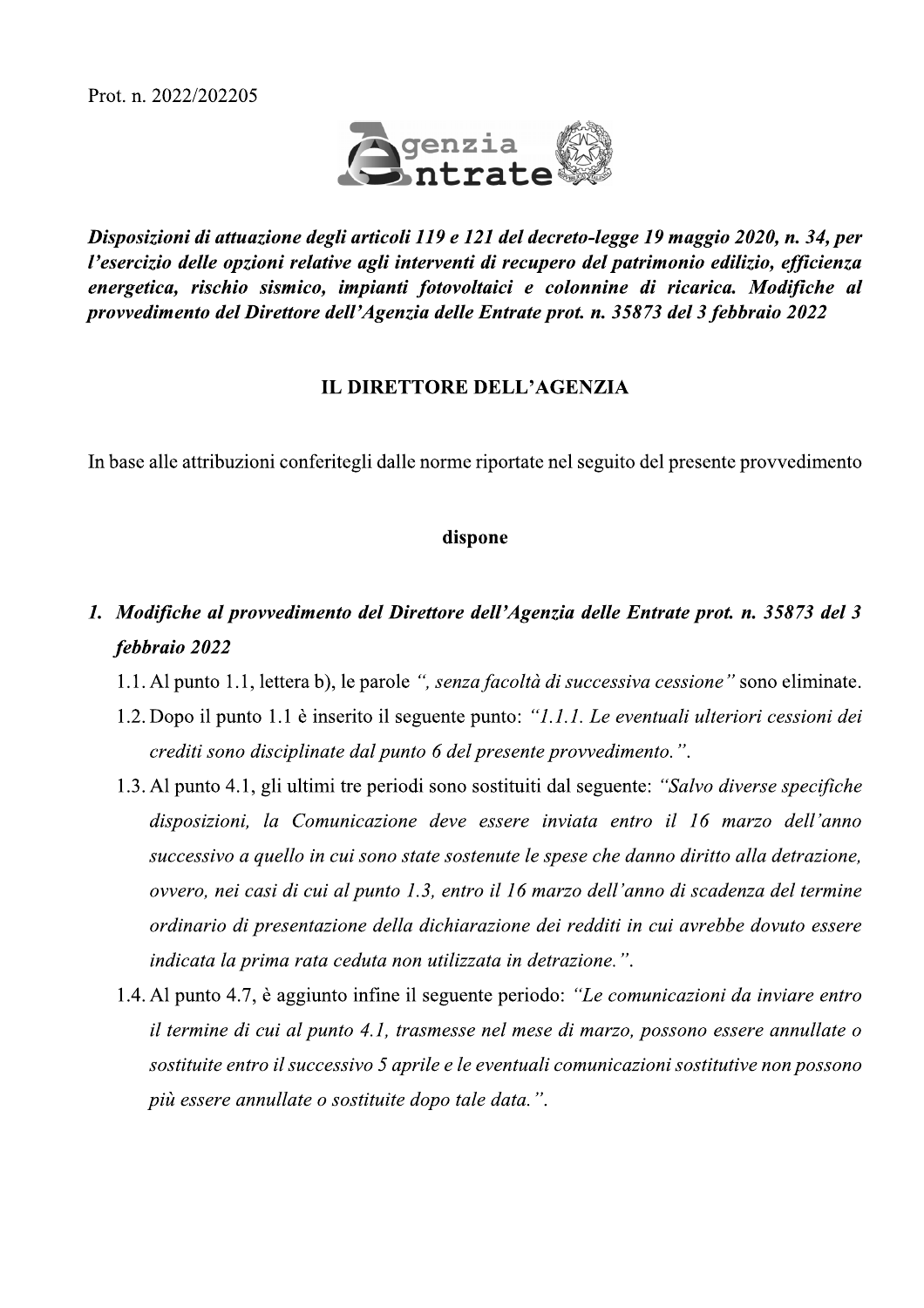- 1.5. Il punto 4.11 è sostituito dal seguente: "4.11. Eventuali ulteriori aggiornamenti delle istruzioni di compilazione del modello e delle relative specifiche tecniche saranno pubblicati nell'apposita sezione del sito internet dell'Agenzia delle entrate e ne sarà data relativa comunicazione.".
- 1.6. Al punto 5.2:
	- la lettera a) è sostituita dalla seguente: "a) i cessionari e i fornitori sono tenuti a) preventivamente a confermare l'esercizio dell'opzione, esclusivamente con le funzionalità rese disponibili nell'area riservata del sito internet dell'Agenzia delle entrate (d'ora in poi definite "Piattaforma cessione crediti"). Inoltre, per i crediti derivanti dalle comunicazioni di cui al punto 4 inviate dal  $1^{\circ}$  maggio 2022, è necessario comunicare preventivamente tramite la Piattaforma cessione crediti la scelta irrevocabile di fruizione in compensazione, con riferimento a ciascuna rata annuale. L'utilizzo in compensazione di ciascuna rata può avvenire anche in più soluzioni;";
		- b) alla lettera e), la parola "istituti" è sostituita dalla seguente: "istituiti".
- 1.7. Il paragrafo 6 è sostituito dal seguente:

### "6. Ulteriori cessioni dei crediti d'imposta

- 6.1. In alternativa all'utilizzo in compensazione, a decorrere dal giorno 10 del mese successivo alla corretta ricezione della Comunicazione di cui al punto 4:
	- i fornitori che hanno applicato gli sconti di cui al punto 1.1, lettera a), possono a) cedere i relativi crediti ad altri soggetti, compresi gli istituti di credito e gli altri intermediari finanziari. In tale contesto, i successivi cessionari possono effettuare una sola ulteriore cessione a favore di banche e intermediari finanziari iscritti all'albo previsto dall'articolo 106 del testo unico delle leggi in materia bancaria e creditizia, di cui al decreto legislativo 1° settembre 1993, n. 385, di società appartenenti a un gruppo bancario iscritto all'albo di cui all'articolo 64 del predetto testo unico delle leggi in materia bancaria e creditizia, oppure di imprese di assicurazione autorizzate ad operare in Italia ai sensi del codice delle assicurazioni private, di cui al decreto legislativo 7 settembre 2005, n. 209 (d'ora in poi definiti "soggetti qualificati"). I soggetti qualificati che hanno acquistato i crediti possono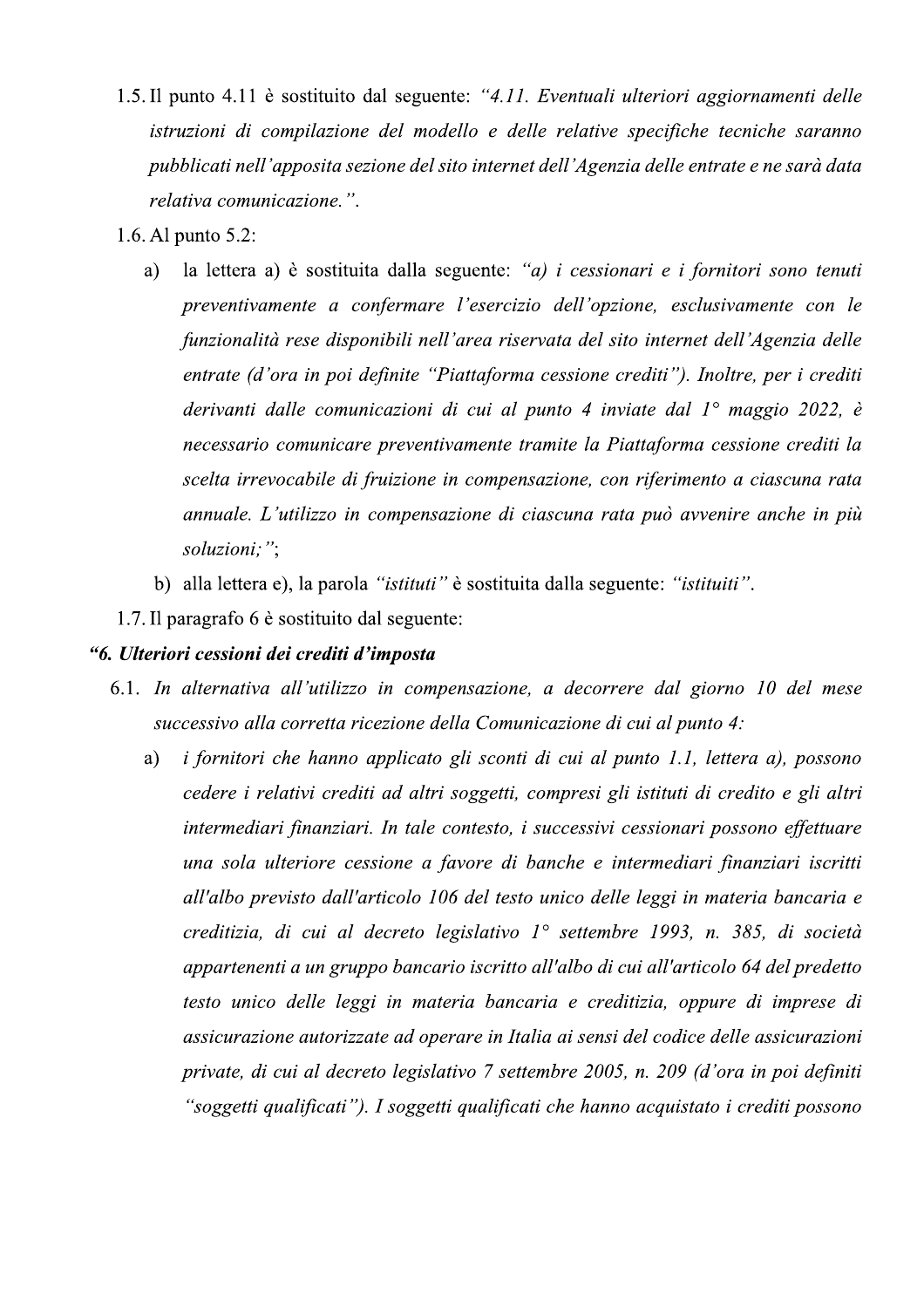effettuare una sola ulteriore cessione esclusivamente a favore di altri soggetti qualificati;

- *i primi cessionari che hanno acquistato i crediti ai sensi del punto 1.1, lettera b),*  $b)$ possono effettuare una sola ulteriore cessione a favore di soggetti qualificati. I soggetti qualificati che hanno acquistato i crediti possono effettuare una sola ulteriore cessione esclusivamente a favore di altri soggetti qualificati. Tuttavia, se la Comunicazione di cui al punto 4 è stata inviata all'Agenzia delle entrate entro il 16 febbraio 2022, i primi cessionari possono cedere il credito ad altri soggetti, compresi gli istituti di credito e gli altri intermediari finanziari, che possono poi procedere alla cessione dei crediti in favore dei soggetti qualificati;
- alle banche, ovvero alle società appartenenti ad un gruppo bancario iscritto all'albo  $\mathbf{c})$ di cui all'articolo 64 del decreto legislativo 1° settembre 1993, n. 385, è sempre consentita la cessione a favore dei clienti professionali privati di cui all'articolo 6, comma 2-quinquies, del decreto legislativo 24 febbraio 1998, n. 58, che abbiano stipulato un contratto di conto corrente con la banca stessa, ovvero con la banca capogruppo, senza facoltà di ulteriore cessione. Le funzionalità della Piattaforma cessione crediti che consentiranno di comunicare le predette cessioni saranno disponibili a partire dal 15 luglio 2022.
- 6.2. Con riferimento ai crediti acquistati dai successivi cessionari, comunicati tramite la Piattaforma cessione crediti fino al 16 febbraio 2022, resta fermo quanto previsto dall'articolo 28, comma 2, del decreto-legge 27 gennaio 2022, n. 4, convertito, con modificazioni, dalla legge 28 marzo 2022, n. 25, circa la possibilità di cedere il credito ad altri soggetti, compresi gli istituti di credito e gli altri intermediari finanziari, che possono poi procedere alla cessione dei crediti in favore dei soggetti qualificati.
- 6.3. La comunicazione delle cessioni di cui ai punti 6.1 e 6.2 avviene esclusivamente a cura del soggetto cedente tramite la Piattaforma cessione crediti, dopo aver proceduto all'accettazione della cessione, utilizzando la medesima Piattaforma.
- 6.4. I cessionari utilizzano i crediti d'imposta secondo gli stessi termini, modalità e condizioni applicabili al cedente, dopo l'accettazione della cessione, da comunicare esclusivamente a cura degli stessi cessionari tramite la Piattaforma cessione crediti. Inoltre, in caso di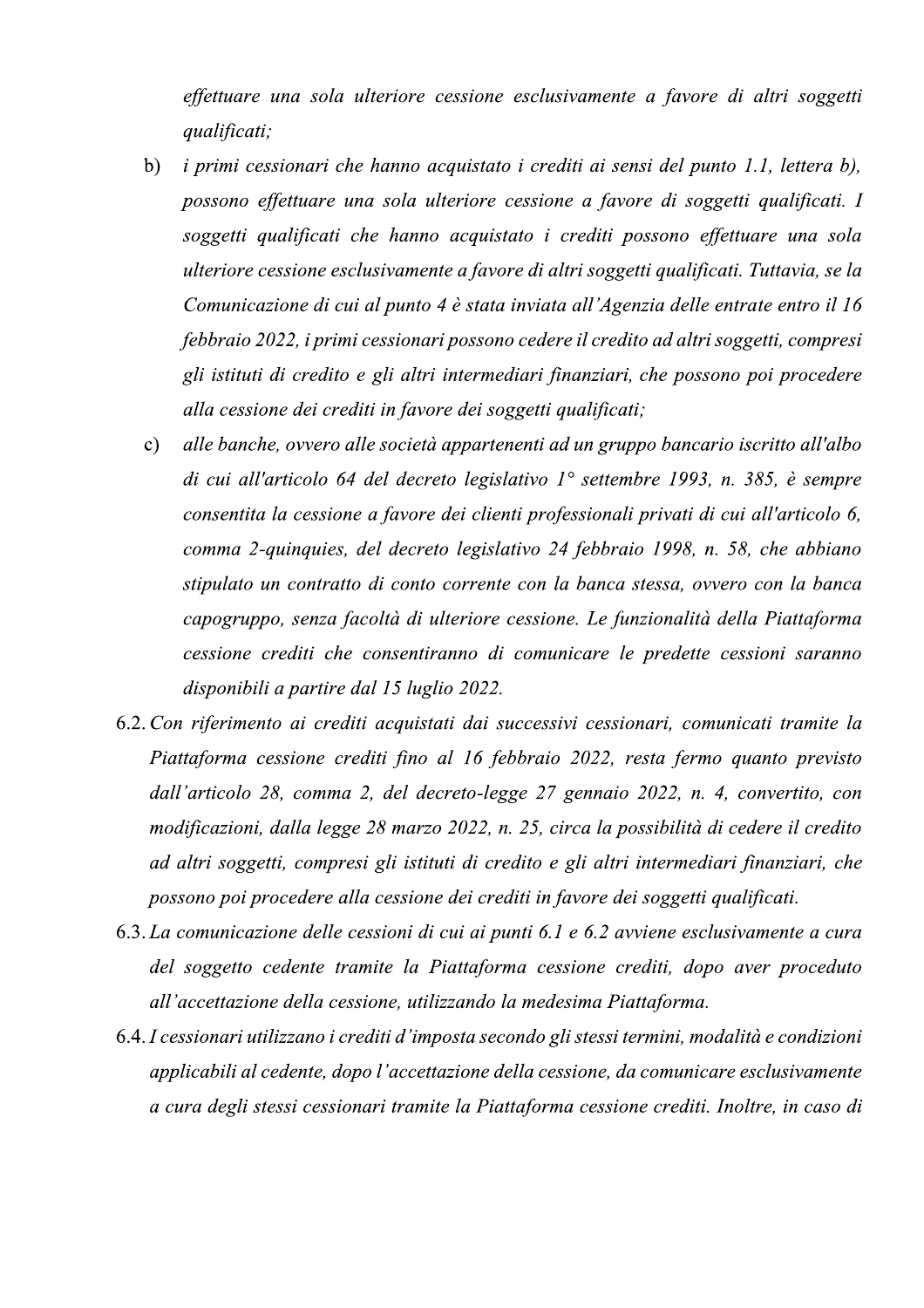utilizzo in compensazione, per i crediti derivanti dalle comunicazioni di cui al punto 4 inviate dal  $1^\circ$  maggio 2022, è necessario comunicare preventivamente, tramite la suddetta Piattaforma, la scelta irrevocabile di fruizione in compensazione, con riferimento a ciascuna rata annuale.

- 6.5. Ai sensi dell'articolo 121, comma 1-quater, del Decreto, le rate annuali dei crediti derivanti dall'esercizio delle opzioni da parte dei titolari delle detrazioni, di cui al punto 1.1, lettere a) e b), comunicate all'Agenzia delle entrate ai sensi del punto 4 dal  $1^{\circ}$ maggio 2022, non possono formare oggetto di cessioni parziali successive. A tal fine, a ciascuna rata è attribuito un codice identificativo univoco da indicare nelle comunicazioni delle eventuali successive cessioni tramite la Piattaforma cessione crediti. Le disposizioni di cui al periodo precedente non si applicano ai crediti derivanti dalle suddette opzioni comunicate all'Agenzia delle entrate entro il 30 aprile 2022, ivi comprese le comunicazioni relative alle spese del 2020 e del 2021 inviate dal 9 al 13 maggio 2022, ai sensi della risoluzione n. 21/E del 5 maggio 2022.
- 6.6. I contratti di cessione conclusi in violazione delle disposizioni di cui all'articolo 121, comma 1, del Decreto e all'articolo 28, comma 2, del decreto-legge n. 4 del 2022 sono nulli."

#### Motivazioni

L'articolo 119 del decreto-legge 19 maggio 2020, n. 34 convertito, con modificazioni, dalla legge 17 luglio 2020, n. 77, e successive modificazioni, ha incrementato l'aliquota della detrazione spettante per le spese sostenute nei periodi d'imposta indicati nel medesimo articolo 119, per la realizzazione di specifici interventi di riqualificazione energetica, riduzione del rischio sismico, installazione di impianti fotovoltaici e di infrastrutture per la ricarica dei veicoli elettrici (c.d. Superbonus).

Inoltre, l'articolo 121 del citato decreto-legge n. 34 del 2020 ha previsto che per i suddetti interventi che danno diritto al Superbonus, nonché per alcuni di quelli tradizionali elencati al comma 2 del medesimo articolo 121, il soggetto beneficiario possa optare, in luogo dell'utilizzo diretto della detrazione, per un contributo anticipato sotto forma di sconto dai fornitori che hanno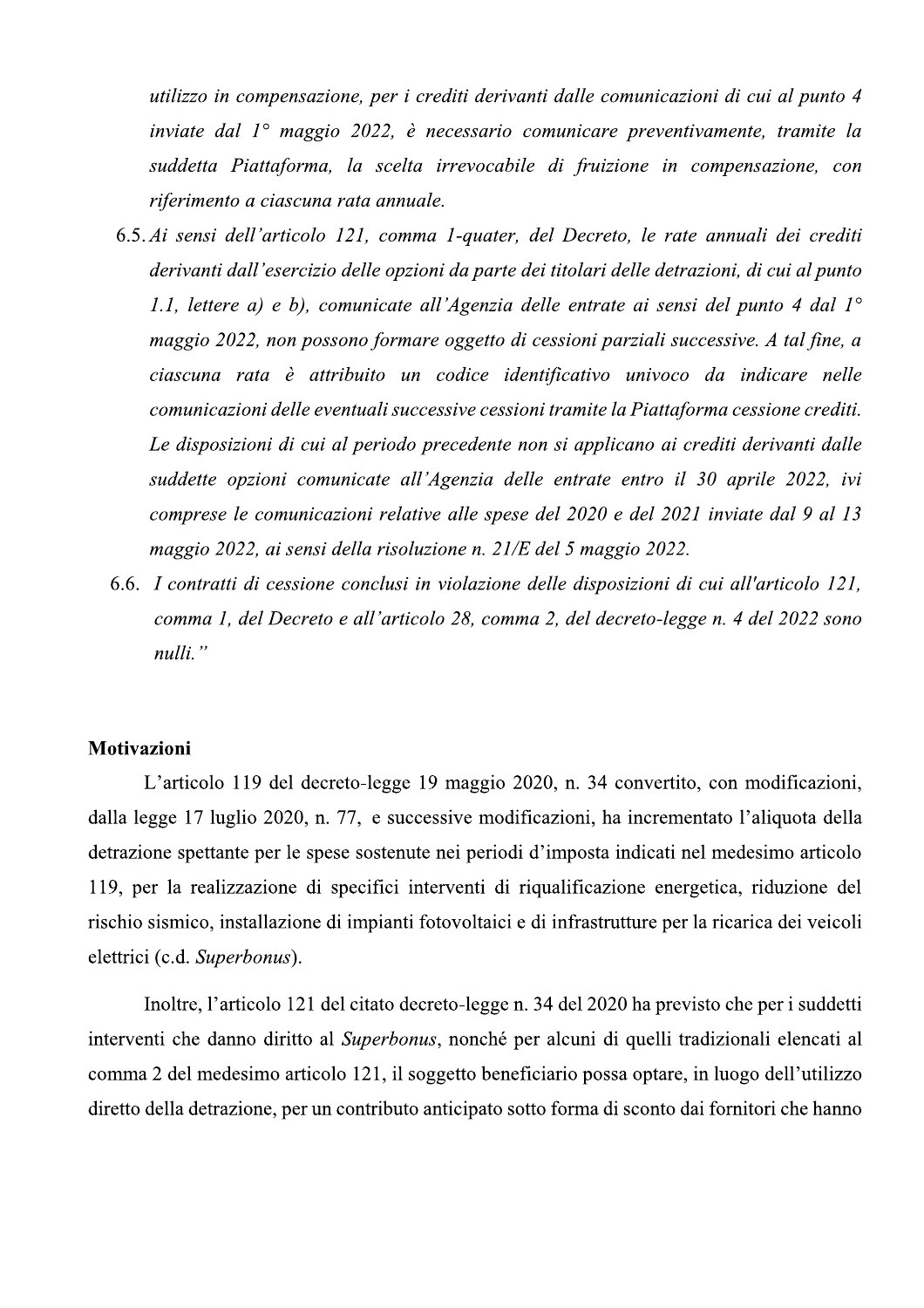realizzato gli interventi o, in alternativa, per la cessione del credito corrispondente alla detrazione spettante.

Il comma 12 del citato articolo 119 e il comma 7 del citato articolo 121 prevedono che con provvedimento del direttore dell'Agenzia delle entrate siano definite le modalità attuative delle disposizioni in commento, comprese quelle relative all'esercizio delle opzioni, da effettuarsi esclusivamente in via telematica.

Con provvedimento del Direttore dell'Agenzia delle Entrate prot. n. 35873 del 3 febbraio 2022, sono state definite le modalità di attuazione delle richiamate disposizioni, in base alla legislazione all'epoca vigente.

Successivamente, l'articolo 28 del decreto-legge 27 gennaio 2022, n. 4, modificato in sede di conversione dalla legge 28 marzo 2022, n. 25, è intervenuto sull'articolo 121 del decreto-legge n. 34 del 2020, prevedendo:

- la possibilità di effettuare due ulteriori cessioni dei crediti a favore di banche e  $\omega_{\rm{eff}}$ intermediari finanziari iscritti all'albo previsto dall'articolo 106 del testo unico delle leggi in materia bancaria e creditizia, di cui al decreto legislativo 1<sup>°</sup> settembre 1993, n. 385, di società appartenenti a un gruppo bancario iscritto all'albo di cui all'articolo 64 del predetto testo unico delle leggi in materia bancaria e creditizia ovvero di imprese di assicurazione autorizzate ad operare in Italia ai sensi del codice delle assicurazioni private, di cui al decreto legislativo 7 settembre 2005, n. 209;
- che i crediti derivanti dall'esercizio delle opzioni (prima cessione del credito o sconto in  $\overline{a}$ fattura) comunicate all'Agenzia delle entrate a partire dal 1<sup>°</sup> maggio 2022 non possano formare oggetto di cessioni parziali successive. A tal fine, al credito è attribuito un codice identificativo univoco da indicare nelle comunicazioni delle eventuali successive cessioni.

Inoltre, l'articolo 14 decreto-legge 17 maggio 2022, n. 50, ha nuovamente modificato l'articolo 121 del decreto-legge n. 34 del 2020, prevedendo che alle banche, ovvero alle società appartenenti ad un gruppo bancario iscritto all'albo di cui all'articolo 64 del decreto legislativo 1° settembre 1993, n. 385, sia sempre consentita la cessione a favore dei clienti professionali privati di cui all'articolo 6, comma 2-quinquies, del decreto legislativo 24 febbraio 1998, n. 58,